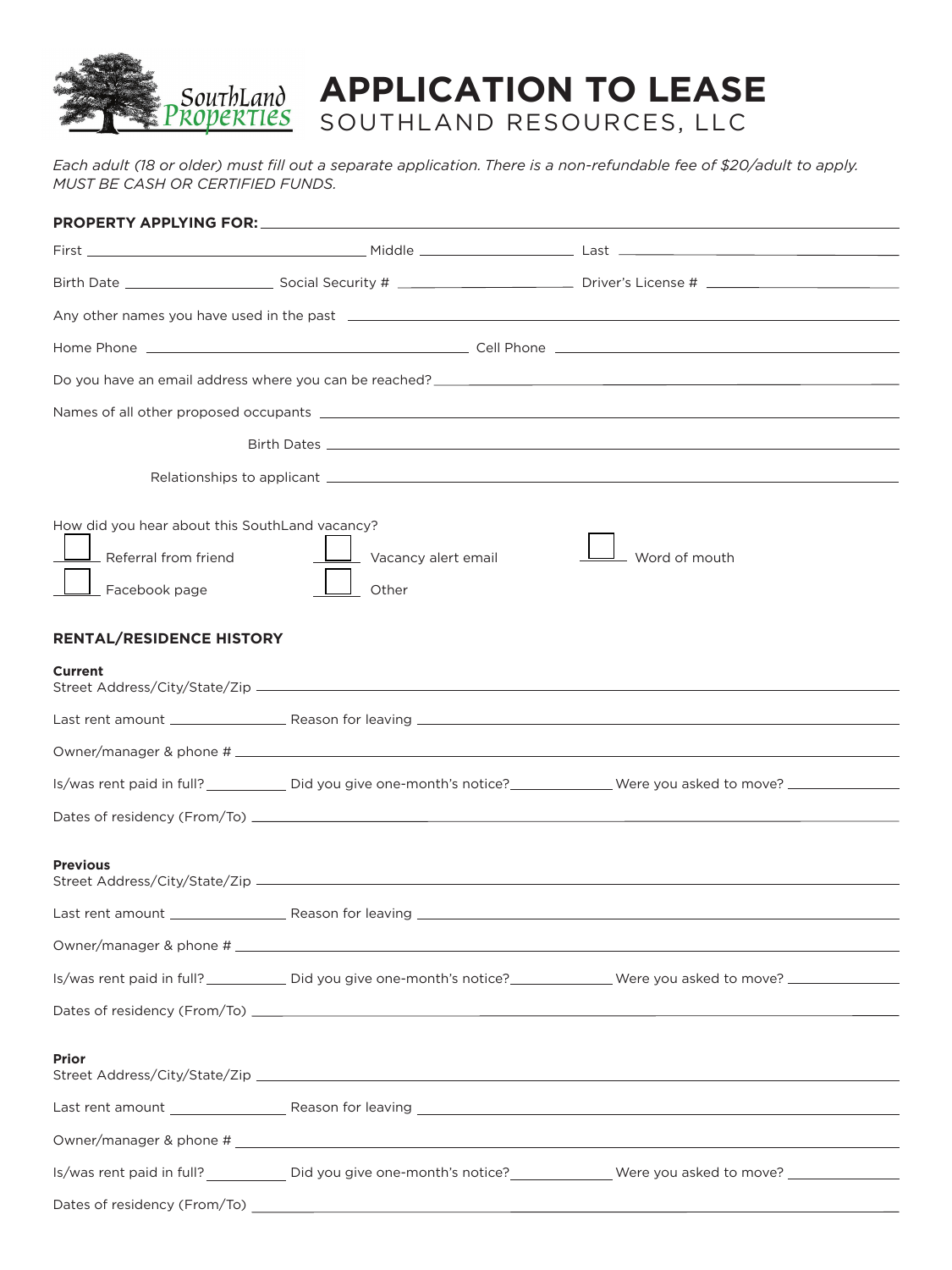## **EMPLOYMENT HISTORY**

| <b>Current</b>                                                                                                                                                                                                                                           |                                                                                                                                                                                                                                      |
|----------------------------------------------------------------------------------------------------------------------------------------------------------------------------------------------------------------------------------------------------------|--------------------------------------------------------------------------------------------------------------------------------------------------------------------------------------------------------------------------------------|
|                                                                                                                                                                                                                                                          |                                                                                                                                                                                                                                      |
|                                                                                                                                                                                                                                                          | Employer's Phone & Email entertainment and the contract of the contract of the contract of the contract of the                                                                                                                       |
|                                                                                                                                                                                                                                                          |                                                                                                                                                                                                                                      |
|                                                                                                                                                                                                                                                          | Name of Supervisor <u>example and the set of the set of the set of the set of the set of the set of the set of the set of the set of the set of the set of the set of the set of the set of the set of the set of the set of the</u> |
|                                                                                                                                                                                                                                                          |                                                                                                                                                                                                                                      |
| <b>Previous</b>                                                                                                                                                                                                                                          | Employed by experiment and the second state of the second state of the second state of the second state of the                                                                                                                       |
|                                                                                                                                                                                                                                                          | Address <b>contract to the contract of the contract of the contract of the contract of the contract of the contract of the contract of the contract of the contract of the contract of the contract of the contract of the contr</b> |
|                                                                                                                                                                                                                                                          | Employer's Phone & Email entertainment and the set of the set of the set of the set of the set of the set of the set of the set of the set of the set of the set of the set of the set of the set of the set of the set of the       |
|                                                                                                                                                                                                                                                          |                                                                                                                                                                                                                                      |
|                                                                                                                                                                                                                                                          | Name of Supervisor <u>example and the set of the set of the set of the set of the set of the set of the set of the set of the set of the set of the set of the set of the set of the set of the set of the set of the set of the</u> |
|                                                                                                                                                                                                                                                          |                                                                                                                                                                                                                                      |
| <b>Prior</b>                                                                                                                                                                                                                                             |                                                                                                                                                                                                                                      |
|                                                                                                                                                                                                                                                          |                                                                                                                                                                                                                                      |
|                                                                                                                                                                                                                                                          |                                                                                                                                                                                                                                      |
|                                                                                                                                                                                                                                                          |                                                                                                                                                                                                                                      |
|                                                                                                                                                                                                                                                          |                                                                                                                                                                                                                                      |
|                                                                                                                                                                                                                                                          |                                                                                                                                                                                                                                      |
| <b>REFERENCES</b>                                                                                                                                                                                                                                        |                                                                                                                                                                                                                                      |
| <b>First Reference</b><br>Name and the contract of the contract of the contract of the contract of the contract of the contract of the contract of the contract of the contract of the contract of the contract of the contract of the contract of the c |                                                                                                                                                                                                                                      |
|                                                                                                                                                                                                                                                          |                                                                                                                                                                                                                                      |
| Phone Number & Email 2008 2009 2010 2020 2020 2021 2022 2023 2024 2022 2023 2024 2022 2023 2024 2022 2023 2024                                                                                                                                           |                                                                                                                                                                                                                                      |
| <b>Second Reference</b>                                                                                                                                                                                                                                  |                                                                                                                                                                                                                                      |
|                                                                                                                                                                                                                                                          |                                                                                                                                                                                                                                      |
|                                                                                                                                                                                                                                                          |                                                                                                                                                                                                                                      |
| <b>Third Reference</b>                                                                                                                                                                                                                                   |                                                                                                                                                                                                                                      |
|                                                                                                                                                                                                                                                          |                                                                                                                                                                                                                                      |
|                                                                                                                                                                                                                                                          |                                                                                                                                                                                                                                      |